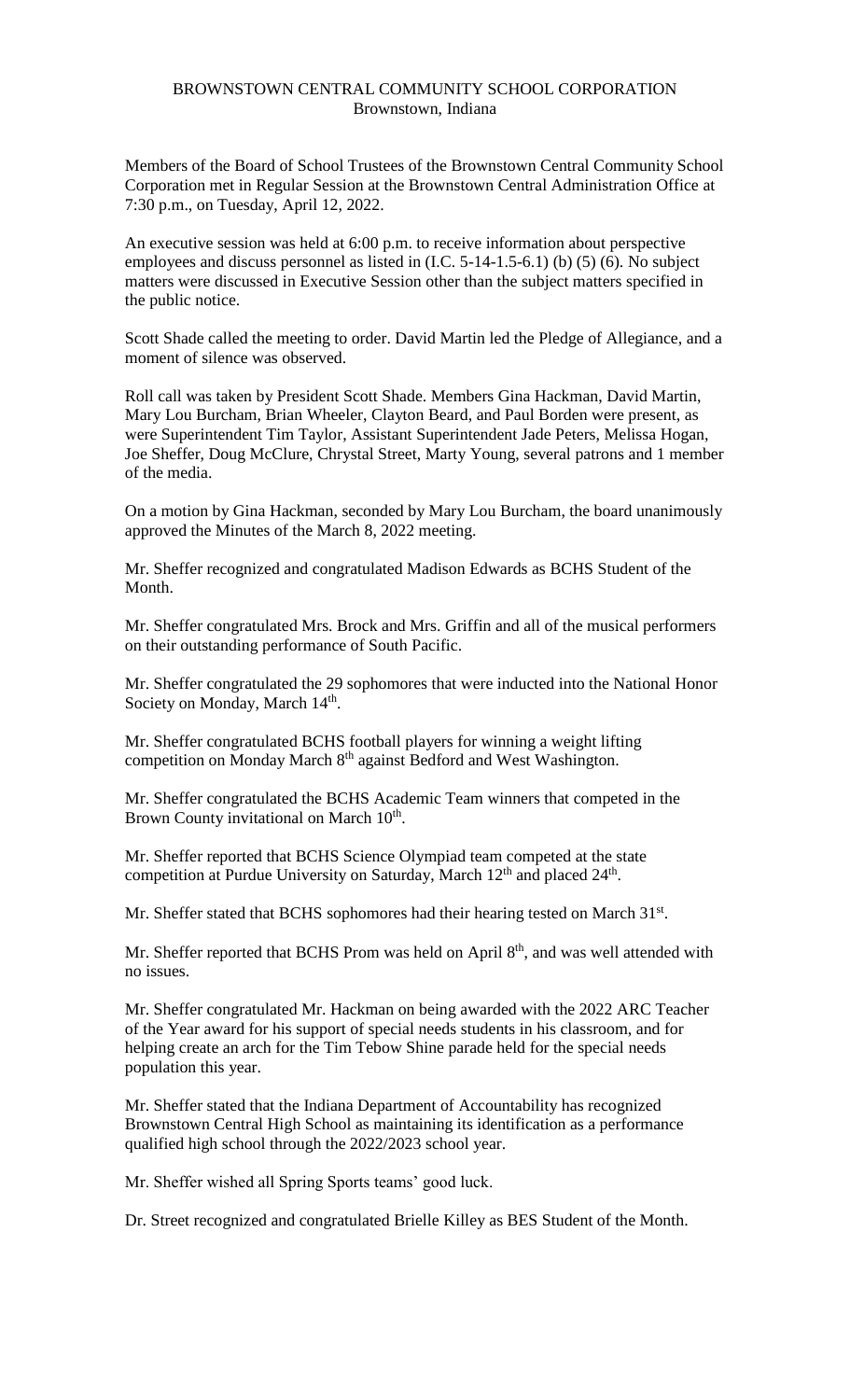Minutes of Meeting April 12, 2022 Page 2

Dr. Street reported that BES received the results form IREAD-3, and are pleased with the results of the  $2<sup>nd</sup>$  and  $3<sup>rd</sup>$  graders. Remediation will be offered for  $3<sup>rd</sup>$  graders that did not pass the IREAD-3 this summer and they will have another chance to pass the assessment.

Dr. Street reported that ILEARN will start Tuesday, April 19th for BES students.

Dr. Street stated that kindergarten registration will be on Wednesday, May 4<sup>th</sup> for any student who turns 5 by August  $1<sup>st</sup>$ .

Dr. Street stated that Awards Day for  $1<sup>st</sup>$  and  $2<sup>nd</sup>$  graders will be on May  $25<sup>th</sup>$ . Awards Day for  $3^{rd}$  and  $4^{th}$  graders will be on May  $26^{th}$ . May  $27^{th}$  will be awards day for the  $5^{th}$ graders. BES Awards Day will not be streamed this year.

Mr. McClure recognized and congratulated Sawyer Brown as BCMS Student of the Month.

Mr. McClure reported that BCMS Spring Sports have begun.

Mr. McClure reported that BCMS will start ILEARN testing on Tuesday, April 26<sup>th</sup>.

Mr. McClure stated that  $5<sup>th</sup>$  grade Pals for a Day will begin on Wednesday, May  $4<sup>th</sup>$ .

Mr. McClure stated that there are  $29$ ,  $8<sup>th</sup>$  grade students confirmed for the upcoming Washington DC trip. Parents are being informed and updated as itinerary information is shared with BCMS, as well as medical information.

Mr. Peters reported that there were three Emergency Allocations. Emergency Allocation #1 was to Burch's Sewer & Drain for septic repairs at the Bus Barn in the amount of \$800.00. Emergency Allocation #2 was to HFI for HVAC repairs at the Elementary School and High School in the amount of \$9,093.99. Emergency Allocation #3 was to Southern Roofing for roof repairs at the Middle School in the amount of \$982.50. Emergency Allocation previous balance was \$67,076.40, leaving a balance of \$56,199.91. On a motion by David Martin, seconded by Brian Wheeler, the board unanimously approved the Emergency Allocation.

On a motion by Paul Borden, seconded by Gina Hackman, the board unanimously approved the payment of Claim Nos. 20699 through 20701 and 20638 through 20773, 20776 and 20797 through 20847, Lunch Fund Claims, Payrolls 13, 14 and March Payroll Claims as follows:

| Fund | <b>Description</b>            | <b>Total</b> |
|------|-------------------------------|--------------|
| 0101 | Education                     | 17,572.12    |
| 0300 | Operations                    | 86,215.33    |
| 1700 | Universal Service Fund        | 32,460.58    |
| 1920 | Secured School Safety Grant   | 3,806.00     |
| 2902 | Dennis & Nancy Sterling-Grant | 2,198.25     |
| 7911 | 611-ARP                       | 50.96        |
| 7931 | <b>ESSER II</b>               | 8,633.59     |
| 7941 | Cares Act. COVID Grant        | $-26.73$     |
|      |                               |              |
|      | Total                         | \$150,963.59 |

| Fund | <b>Description</b>                  | <b>Total</b> |
|------|-------------------------------------|--------------|
| 0101 | Education                           | 8,446.51     |
| 0300 | Operations                          | 111,605.37   |
| 3220 | 2021 Jackson Co Drug Free Grant     | 786.25       |
| 5220 | FY 2022 611 Grant                   | 3,645.00     |
| 5800 | Title IV, Pt. A (20/21)             | 1,011.87     |
| 6840 | Title II, Pt. A (FY-2020) (SY21-22) | 316.00       |
| 7911 | 611-ARP                             | 6,867.43     |
|      | Total                               | \$132,678.06 |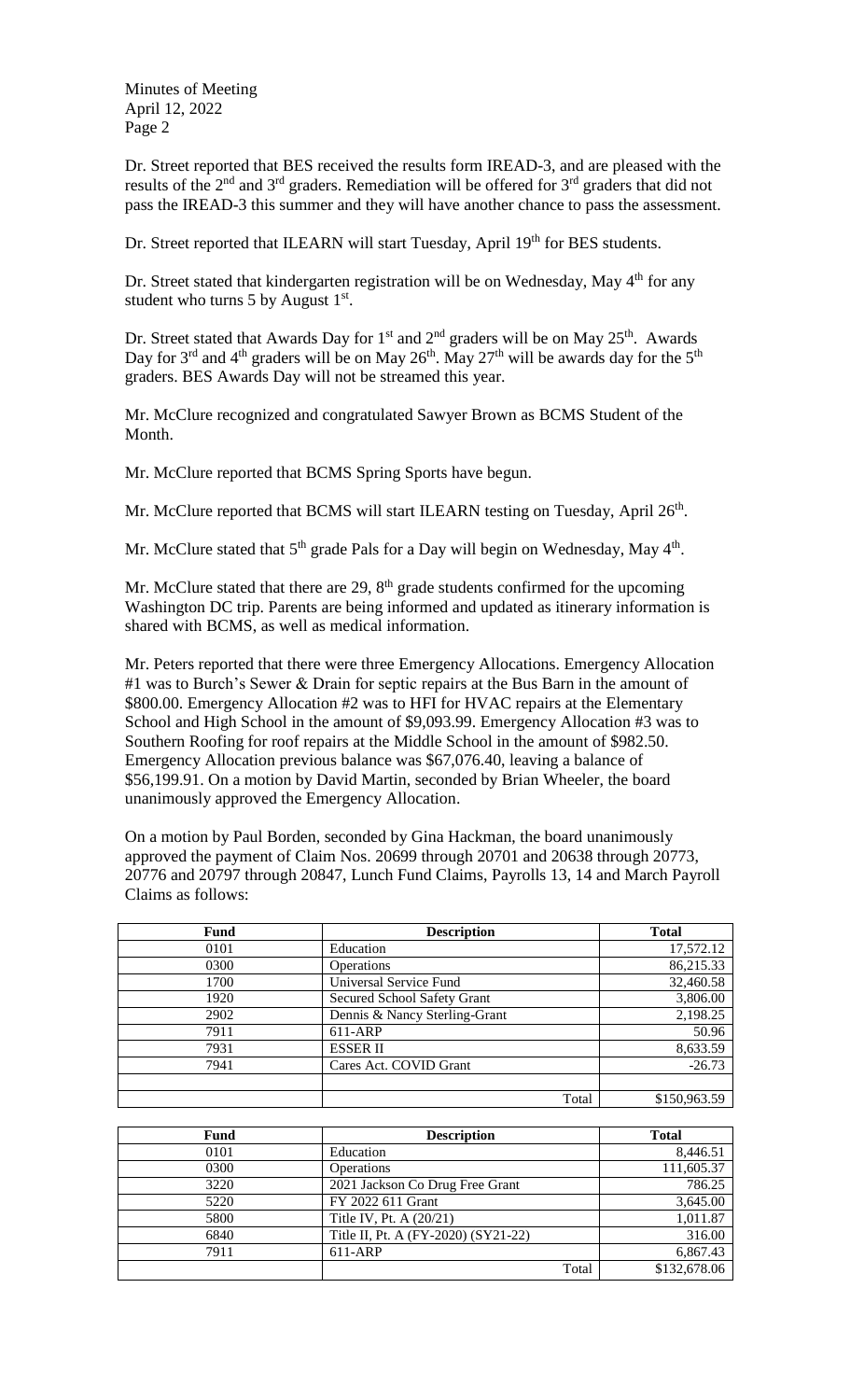$\overline{a}$ 

| Payrolls 13, 14, and March Payroll Claims | \$1,310,098.21 |
|-------------------------------------------|----------------|
| Total                                     | \$1,665,736.08 |

Mr. Peters then went over the Monthly Budget and Extra-Curricular Reports.

On a motion by Gina Hackman, seconded by Mary Lou Burcham, the board unanimously approved the following Field Trip Requests:

| <b>Date</b>         | Organization                                  | <b>Destination</b>                                                             | No. of<br><b>Chaperones</b> | No. of<br><b>Students</b> |
|---------------------|-----------------------------------------------|--------------------------------------------------------------------------------|-----------------------------|---------------------------|
| March 29, 2022      | <b>BCHS</b> Ag Mechanics                      | FFA Leadership Center                                                          | $\mathbf 1$                 | 3                         |
| April 1, 2022       | <b>BCHS</b> Ag Mechanics                      | FFA Leadership Center                                                          | 1                           | 14                        |
| April 15, 2022      | <b>BCHS FFA</b>                               | FFA Leadership Center                                                          | 1                           | 10                        |
| April 20, 2022      | <b>BCHS</b> German Club                       | Eskanazi Museum of<br>Art/Lilly Library/<br>Mathirs Museum of<br>World Culture | $\mathbf{1}$                | 25                        |
| April 26, 2022      | <b>BCHS</b> Guidance                          | Seymour High School                                                            | $\overline{2}$              | 65/35                     |
| May 4, 2022         | Lutheran Central                              | <b>Indiana Caverns</b>                                                         | 9                           | 21                        |
| May 4, 2022         | Lutheran Central                              | The Creation Museum                                                            | $\overline{6}$              | 30                        |
| May 5, 2022         | <b>BCHS MOMH</b>                              | Louisville Zoo                                                                 | $\overline{5}$              | $7 - 10$                  |
| May 5, 2022         | <b>BCHS</b> German III/IV                     | Indiana Historical<br>Society and Athenaeum                                    | $\mathbf{1}$                | 24                        |
| May 11, 2022        | <b>BCHS SLAB Club</b>                         | Barnes &<br>Noble/Cheesecake<br>Factory                                        | $\mathbf{1}$                | 3                         |
| May 12, 2022        | <b>BCHS FACS</b>                              | Kay's Kafe                                                                     | $1 - 2$                     | 15/18/18                  |
| May 12, 2022        | Lutheran Central                              | <b>Conner Prairie</b>                                                          | 6                           | 15                        |
| May 17-18,<br>2022  | <b>BCHS</b> German III                        | <b>BES</b>                                                                     | 1                           | 14                        |
| May 19, 2022        | <b>BCHS MOMH</b>                              | Jackson-Washington<br>Forestry                                                 | 5                           | $7 - 10$                  |
| May 20, 2022        | BES 5 <sup>th</sup> Grade                     | Renaissance Fun Park                                                           | $\overline{4}$              | 100                       |
| May 23, 2022        | <b>BES</b> 1 <sup>st</sup> Grade              | <b>Brownstown Public</b><br>Library                                            | $\overline{2}$              | 24                        |
| May 24, 2022        | BCMS 7 <sup>th</sup> Grade                    | <b>Columbus Bowling</b><br>Center and Skateland                                | $\overline{3}$              | $\overline{75}$           |
| May 24, 2022        | <b>BCMS MOMH</b><br>(8 <sup>th</sup> Graders) | Racin Mason's                                                                  | $2 - 3$                     | 3                         |
| May 25, 2022        | Lutheran Central                              | Louisville Zoo                                                                 | 3                           | 31                        |
| May 25, 2022        | Lutheran Central                              | Newport Aquarium                                                               | 28                          | 34                        |
| May 26, 2022        | <b>BCMS</b> Brave Buck<br>Winners             | Clarksville<br>Strike and Spare                                                | $\overline{3}$              | 70                        |
| June 16-18,<br>2022 | <b>BCHS Lady Braves</b><br>Basketball         | Transylvania University                                                        | $3-4$                       | $20 - 25$                 |

## **FIELD TRIP REQUESTS**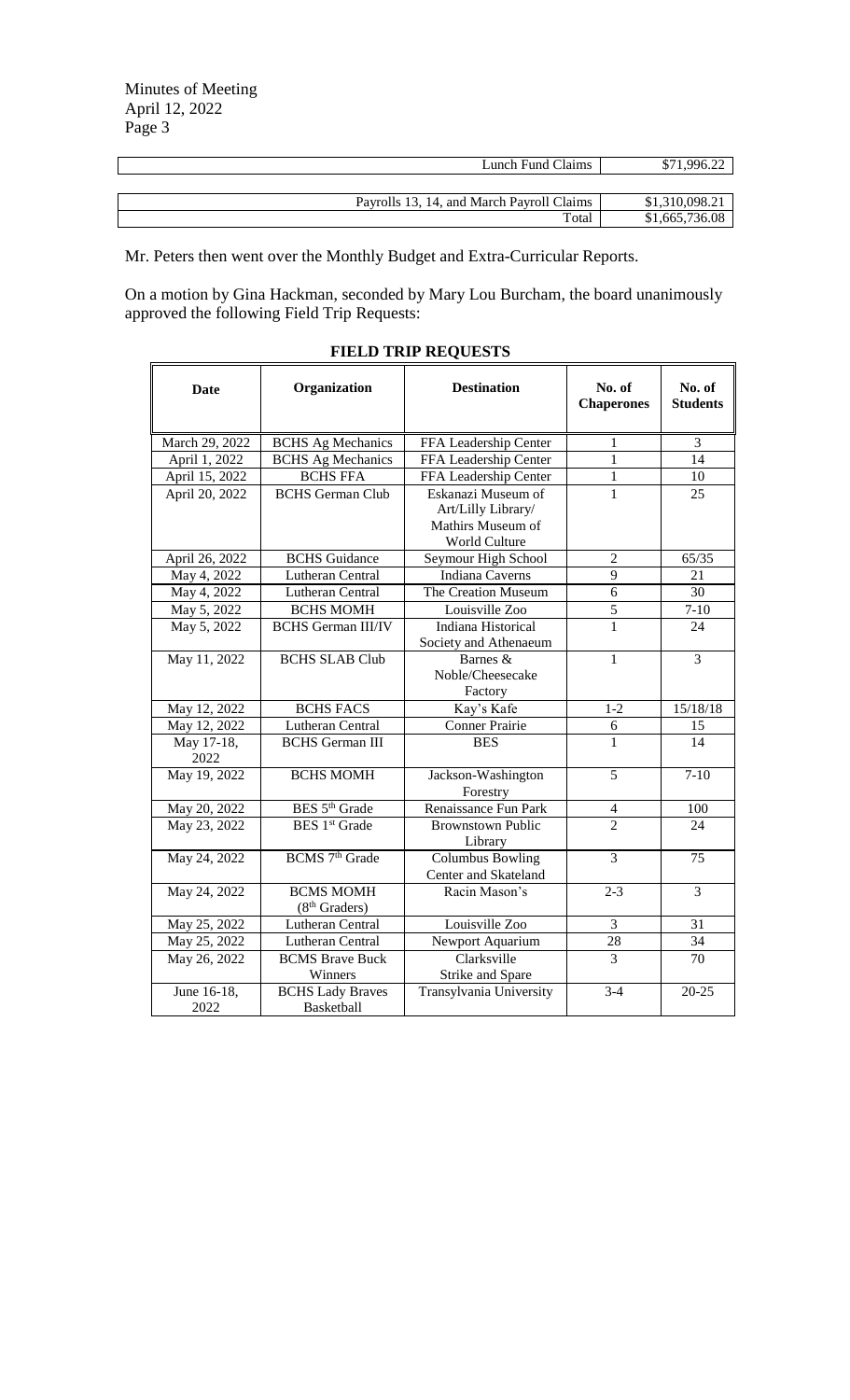Minutes of Meeting April 12, 2022 Page 4

On a motion by Mary Lou Burcham, seconded by Paul Borden, the board unanimously approved the following Facility Use Requests:

| <b>Date</b>                | <b>Organization and Event</b>                                    | <b>Facility Needed</b>                                |
|----------------------------|------------------------------------------------------------------|-------------------------------------------------------|
| March $-$ May 2022         | BC Jr. High Baseball (Practice)                                  | <b>BCHS</b> Hitting Barn and<br><b>Baseball Field</b> |
| April 2022 - March<br>2023 | Brownstown Basketball Alumni<br>(Open Gym)                       | Any BCCSC Gym                                         |
| April – August 2022        | Southern Indiana Blaze<br>(Basketball Practice)                  | <b>BCHS Main/Auxiliary Gym</b>                        |
| May 3, 2022                | BES 4 <sup>th</sup> and 5 <sup>th</sup> Grade<br>(Choir Concert) | <b>BCHS</b> Auditorium                                |
| May 6, 2022                | <b>BCHS FFA (FFA Banquet)</b>                                    | <b>BCHS</b> Cafeteria/Auditorium                      |
| May 23, 2022               | BCMS 6 <sup>th</sup> Grade (Movie)                               | <b>BCHS</b> Auditorium                                |
| July 24, 2022              | <b>Jackson County Fair Pageant</b><br>(Fair Queen Pageant)       | <b>BES</b>                                            |
| August 21, 2022            | Lutheran Central<br>(Sunday Service)                             | <b>BCHS</b> Auditorium                                |

## **FACILITY USE PERMIT**

On a motion by Brian Wheeler, seconded by David Martin, the board unanimously approved the following Personnel Actions:

| <b>RESIGNATIONS/TERMINATIONS:</b> |        |  |
|-----------------------------------|--------|--|
|                                   | DEC C. |  |

| Donna Garvey             | <b>BES</b> Special Needs Aide                              |                                |
|--------------------------|------------------------------------------------------------|--------------------------------|
| <b>Brooklyn Thomas</b>   | <b>BCHS Head Cheerleading Coach</b>                        |                                |
| <b>Chrystal Street</b>   | <b>BES</b> Principal                                       |                                |
| <b>RECOMMENDATIONS:</b>  |                                                            |                                |
| Caleb Bollinger          | <b>BCHS Boys Volunteer Assistant Track Coach</b>           |                                |
| Bonnie Morgan            | <b>BCMS</b> Girls Volunteer Assistant Tennis Coach         |                                |
| <b>Tabitha Patton</b>    | <b>BCMS</b> Girls Tennis Coach                             |                                |
| Sabrina Wonning          | <b>BCHS Girls Volunteer Assistant Tennis Coach</b>         |                                |
| <b>RETIREMENT:</b>       |                                                            |                                |
| Dennis Wheeler           | <b>BCCSC</b> Maintenance                                   |                                |
| <b>TRANSFER:</b>         |                                                            |                                |
| Kourtnee Crockett        | <b>BCMS Multi-Categorical Teacher to BCMS MOMH Teacher</b> |                                |
| <b>LEAVE OF ABSENCE:</b> |                                                            |                                |
| Kayla Minton             | Leave of Absence                                           | (May 2, $2022 -$ May 27, 2022) |
|                          |                                                            |                                |

Mr. Taylor asked approval for an additional  $1<sup>st</sup>$  grade teacher position. On a motion by Clayton Beard, seconded Brian Wheeler, the board unanimously approved the additional teaching position.

Mr. Taylor asked approval to transfer the position of Project Based Learning Coach to a remediation/special needs teaching position. On a motion by Gina Hackman, seconded Mary Lou Burcham, the board unanimously approved to transfer of the position.

Mr. Peters asked for consideration of the Resolution Appointing New Members to the Brownstown Middle School Building Corporation and the Brownstown District School Building Corporation. On a motion by Paul Borden, seconded by Clayton Beard, the board unanimously approved the resolution.

Mr. Peters asked permission to accept bids for the transportation buildings project. On a motion by David Martin, seconded by Brian Wheeler, the board unanimously approved to accept bids.

Mr. Taylor reviewed the Corporation Retention Policy with the board.